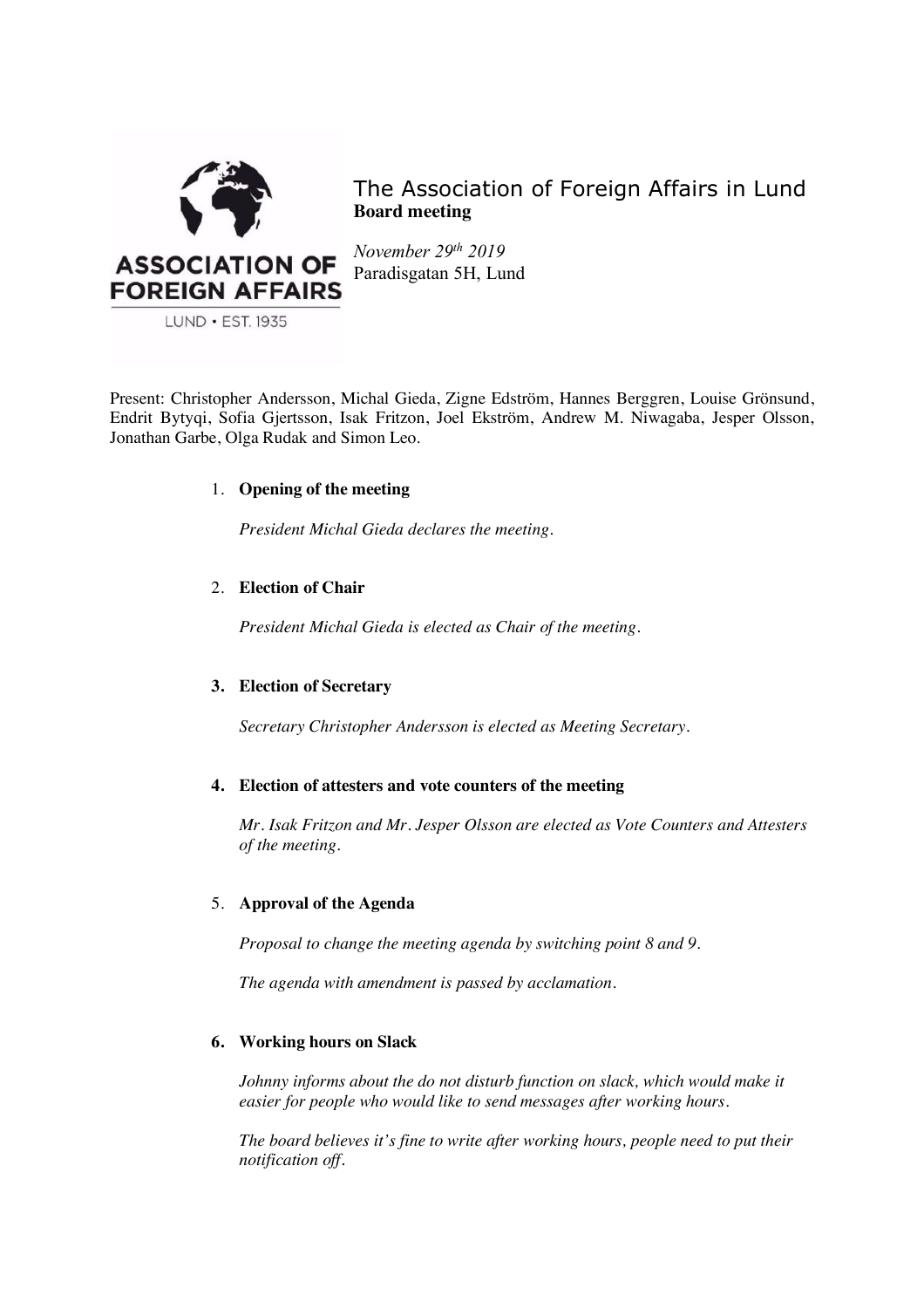*Mr. Joel Ekström enters the meeting and Mr. Jonathan Garbe leaves the meeting.* 

# **7. Presidium reporting**

#### Presidents

*Ms. Zigne Edström informs about some important dates in January and that two positions will be available at the board.* 

#### **Secretary**

*Mr. Christopher Andersson informs about his meeting with Daniel Kjellén and that he responds more quickly through email.* 

#### Treasurer

*Treasurer is doing regular work. Mr. Simon Leo informs that SEK 40.000 has been received through membership fees.* 

#### **8. Committee reporting**

#### Activity Committee

*The Activity Committee is preparing for, inter alia, the Nobel Sittning and Christmas potluck.*

### Career Committee

*The Career Committee have had its networking event with around eleven organizations presenting. At the moment, they are working with the mentorship-program.*

### Lecture Committee

*The Lecture Committee is continuing its regular business, and just recently had the Thai-ambassador guesting.* 

### Magazine Committee

*The Magazine Committee has many people not following deadline, but they are going to solve it. Recently, the committee had a hang out.* 

#### Public Relations Committee

*The PR Committee is doing some test rounds, e.g. which media to use which is the best etc. They have also started posting photos.* 

### Radio Committee

*The Radio Committee is working at the podcasts at the moment.* 

### Travel Committee *Not present.*

Webzine Committee *Not present.* 

*Mr. Andrew Niwagaba leaves the meeting at 5.58 PM.*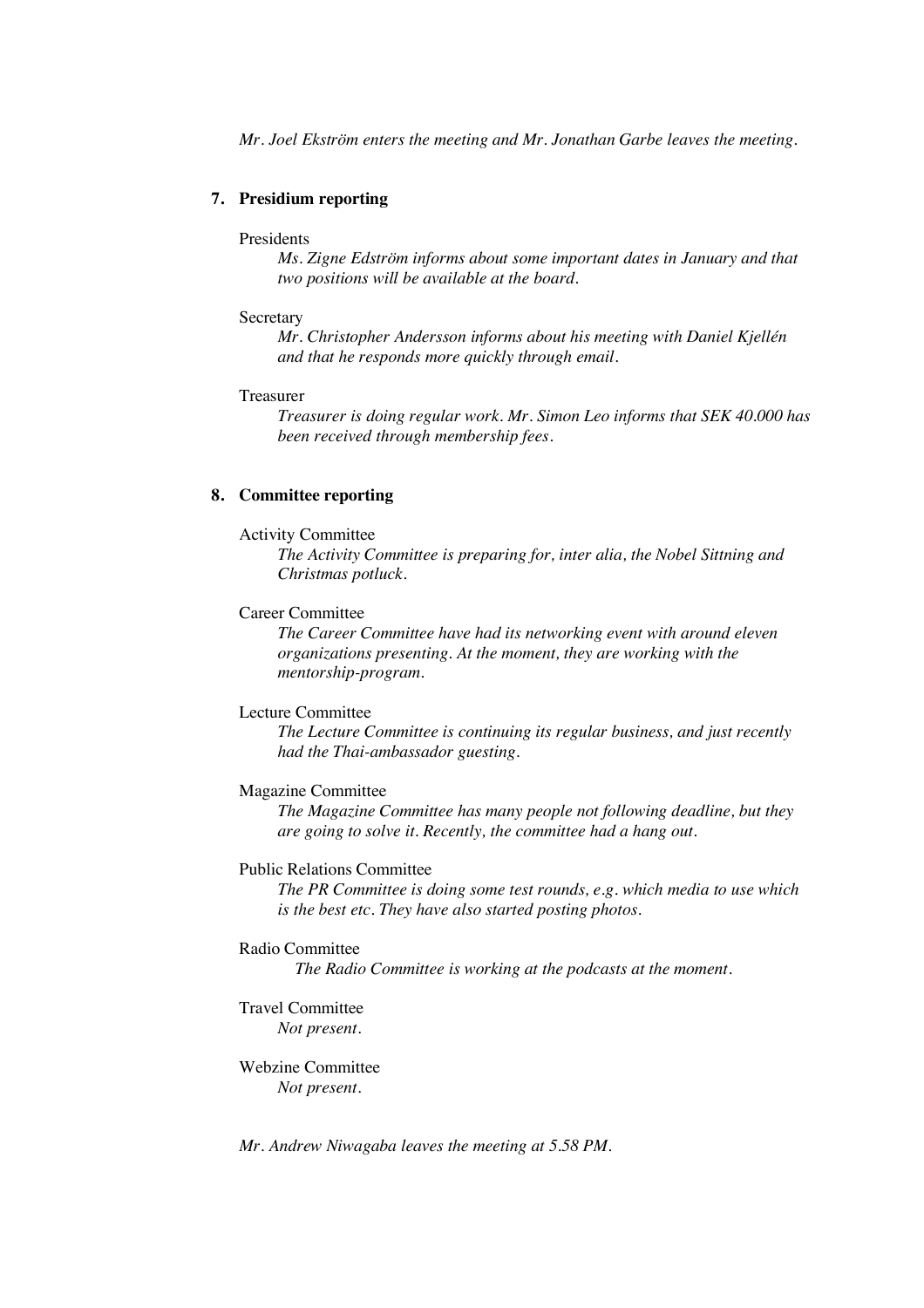# **9. UFS reporting**

*Had a new board meeting where they decided to open a new position as project leader. The UFS board also discussed the 'Folk & försvar' conference. It was decided that they would cover SEK 5.000.* 

*Furthermore, Mr. Hannes Berggren informed the board that there are no rules on how the money is distributed among the organizations, and that UFS has done marketing for the Think-tank 'Fri värld'.*

*The meeting adjournes at 6.24 and resumes at 6.32 PM.* 

#### **10. Motions**

*See attached motion.*

*The board proposes to amend the motion by setting a maximum amount of SEK 1.500.* 

*The motion with the amended maximum is passed.*

### **11. Other points**

Musikhjälpen

*A fundraiser has been set up, and other UPF-organizations will share it. The Radio Committee will do a show on the same topic.*

Board Christmas Potluck *The board is informed of the Christmas Potluck December 14<sup>th</sup> or 15<sup>th</sup>.* 

SDG day with CBS *Mr. Berggren informs about the SDG day with CBS.* 

#### **12. Confirmation of next board meeting**

*The next meeting will be held on December 13th at 5.00 PM, the venue will be Blå Vinden.*

#### **13. Meeting adjourned**

*Chair Michal Gieda declares the meeting adjourned at 7.03.*